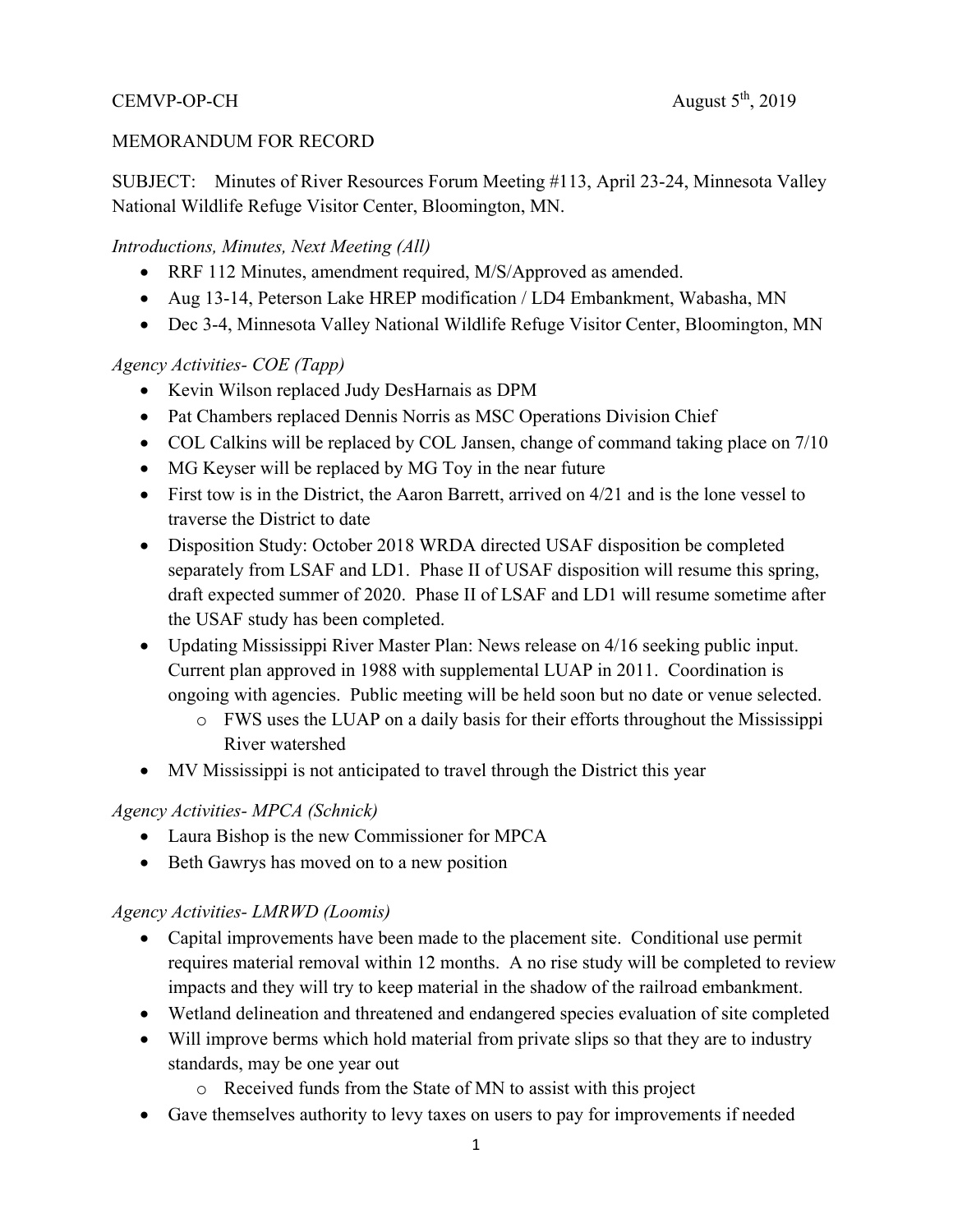- Just adopted new Watershed Management Plan and are imposing requirements for steep slopes along the river
	- $\circ$  All 18-30% slopes are now mapped and the LMRWD is requiring that landowners obtain a geo-technical survey to ensure that any activities near the slopes are safe
- MDNR proposing trail on north side of river
- MnDOT is completing work on highway 494, looking to mitigate floodplain impacts and need to create 12 acre feet of storage to offset plan

### *Agency Activities- WDNR (Fischer)*

- WI has a new Governor, Tony Evers
- Secretary Cole is the new Secretary
- Elizabeth Kliesner is the Deputy Secretary
- Todd Ames is the Assistant Deputy Secretary
- Environmental Mgmt. Division Darcy Foss replaced Pat Stevens as Administrator
- Scott Lumens replaced Sonjay Olson
- Dan Baumann remains west district's Secretary's Director
- WDNR hosted meeting for the  $75<sup>th</sup>$  Anniversary of Upper Mississippi River Conservation Committee on 3/20-21

### *Agency Activities- MDNR (Moore / Dieterman)*

- Lake City Office new staff hire, Miss. River Asst Fisheries Manager, Neal Rude will start beginning of May
- Brad Parsons is now the Fisheries Chief, Brian Nerbonne replaced him as the Fish Manager for the Region III Office
- MDNR approached by Aggregate Industries about closing off the channel into Baldwin Lake in Pool 2
	- o Barge fleeting terminal adjacent facility, channel opening into Baldwin Lake needs continued maintenance, 30% of main channel flow going into this channel
		- Friends of Pool 2 also supports closure of the channel into Baldwin Lake
			- Some pushback from recreational boaters, but hope would be to include features that would accommodate recreational traffic

## *Agency Activities- FWS (Tim Yager)*

- David Bernhard confirmed as new Secretary of the Interior a couple weeks ago
	- o Potential reorganization of the Department of Interior
- Regional 3 Director Tom Melius retired
- Most public use facilities are impacted due to high water, significant damage is expected
- Trempealeau National Wildlife Refuge has been closed since 3/9 due to high water
- Refuge districts will do visitor use surveys over a two week period this summer
- Working with St. Paul and Rock Island Districts on Miss River Master Plan
- Headquarters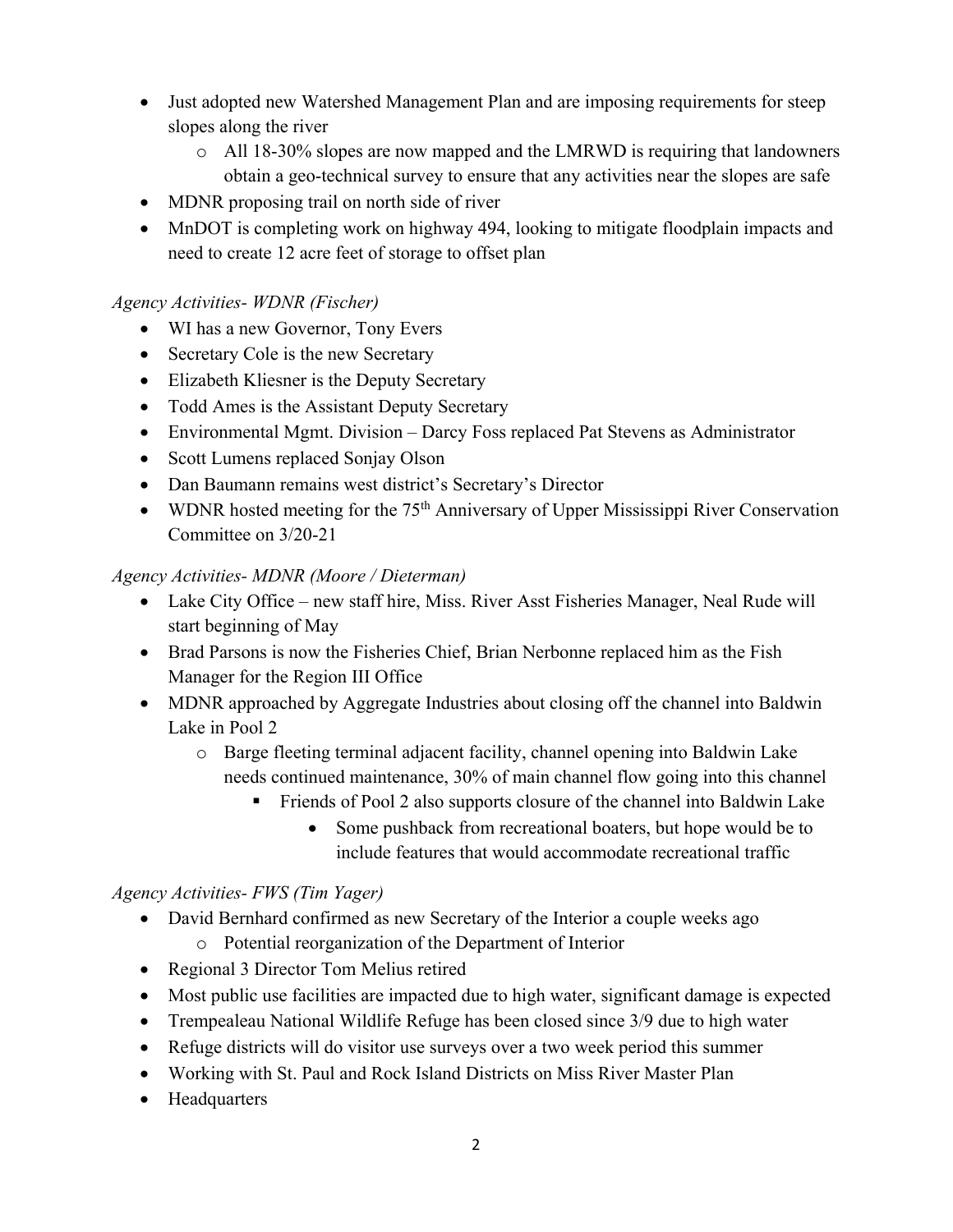- o Lead Federal Wildlife Officer, Jeremy Lawrence, accepted a Zone Office position, left Region 3 at the end of October
- o Hired two Term Wildlife Refuge Specialists Meta Griffin and Stephanie Edeler; Meta will primarily work at the Winona District Office, Stephanie will primarily work at Trempealeau
- Winona District
	- o Winona District Headquarters Office will be relocated in the near future, early 2020
	- o Michelle Turton accepted a position in Washington, D.C. working on CITES permits, she left in November; Jennifer Froehly began backfilling Michelle's position on 4/18/2019
	- o Tim Connolly, Private Lands Bilogist, will be retiring on 5/31/2019
	- o Gayle Maule, Administrative Technician, will be retiring on 6/28/2019
	- o Ed Lagace, Park Ranger, will be retiring on 11/28/2019
- Trempealeau
	- o Vickie Hirschboeck, Refuge Manager, retired at the end of September; manager position remains vacant though Stephanie Edeler provides operational support
	- o Steve Erickson, Maintenance Worker, retired mid-November; Mark Fugina has filled this position
	- o Aaron Fox, Administrative Technician, accepted a position with USGS and left FWS in late October; Amy Mueller has filled this position
- La Crosse District
	- o Kendra Pednault, Deputy Refuge Manager, accepted a Refuge Manager position at the Eastern Virginia Rivers NWR complex, she left in November; Cheryl Groom will be transferring to backfill that position in June
	- o The vacant Federal Wildlife Officer position was filled in early March by Ali Goldman
	- o Rebecca Bienek, Administrative Tech, has announced plans to retire the end of July
- Savanna District
	- o The vacant Federal Wildlife Officer position was filled in late February by Josh Bauer

### *Agency Activities – MnDOT (Phenow)*

- Received significant funding for port development for the second consecutive year
	- o Projects in St. Paul at Barge Terminal 1 and a dock in Winona
- Margaret Anderson Kelliher is the new Commissioner for MnDOT
	- o Her administration seems receptive to funding waterways projects

### *Agency Activities – USCG (Mackillop)*

• Mary Morgan will be replacing Matt Mackillop in mid-July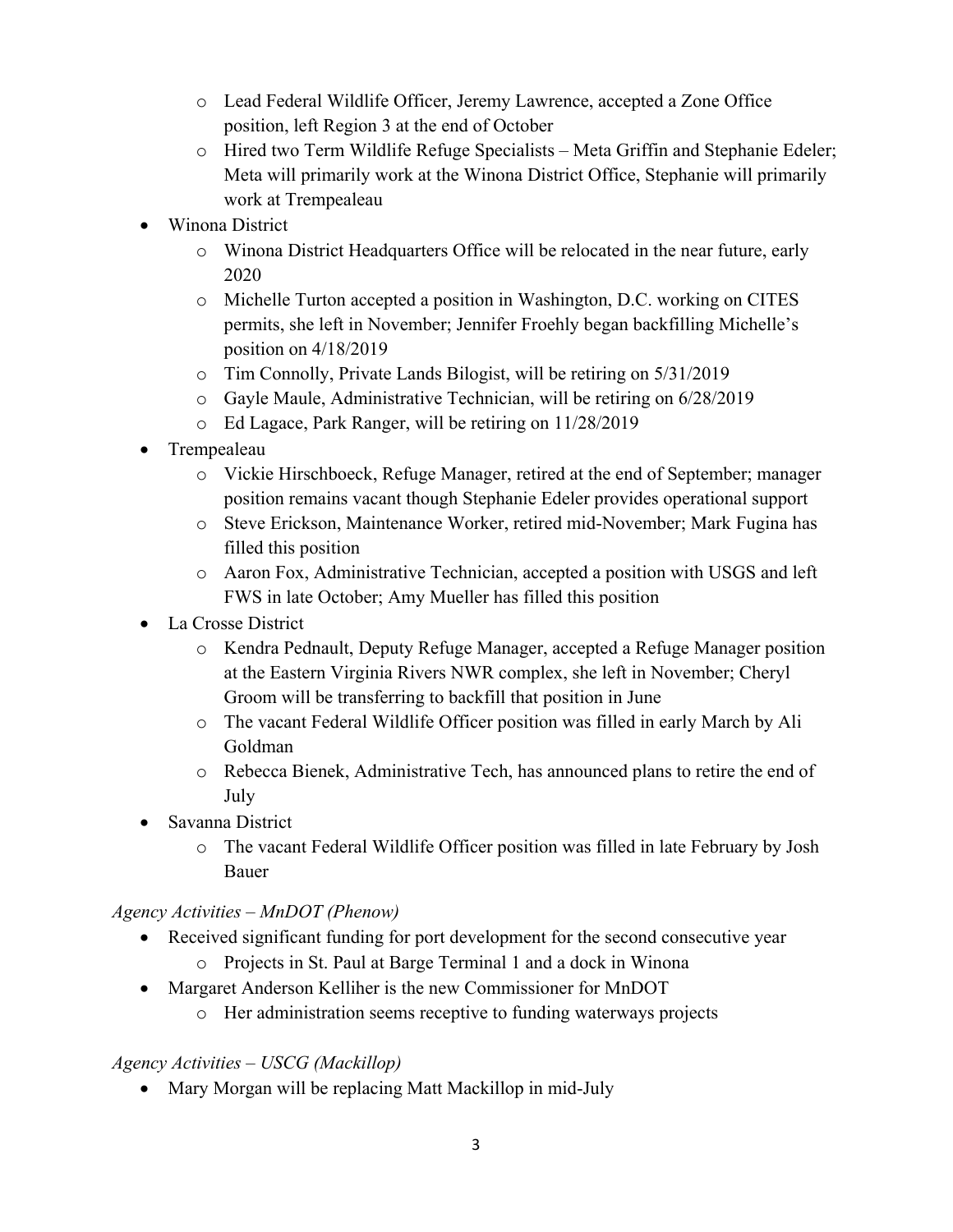### *Agency Activities – NPS (Robbins-Fenger)*

- Park Rangers will be staffed at Upper St. Anthony Falls lock this summer
- Working on Forest Management Plan, adding another thousand data points
	- o 53 Eagle nests within the park
	- o Studying why Cottonwood trees aren't regenerating
	- o Within 7-8 years anticipate losing 500,000 trees due to Emerald Ash Borer
	- o Planning to utilize volunteers to plant 15,000-20,000 trees
	- o Will be a webinar in March/April of 2020 to walk through the consultant's methodology for developing the Forest Management Plan, Alan will share with RRF
- Receiving questions from the public regarding lack of campsites along the river
- Dakota County is looking to establish a paddle station in the near future. Users can go online and rent a kayak and take it from station to station

## *Agency Activities – UMWA (Genz)*

- 11 of last 16 years we've dealt with excessive high water, compliments to St. Paul District in being proactive in responding to high water
	- $\circ$  ~20 years ago, the St. Paul District has made it a priority to elevate equipment at locks to be able to respond to high water
	- o Lock & Dam 20 was mentioned as a recurring problem area during high water
- Hearing that there isn't a lot of water in USAF Pool

## *Agency Activities – Friends of Pool 2 (Genz)*

 Serious concern about additional sediment entering Pool 2, is it possible to utilize Pool 1 as a sediment trap

## *Fish and Wildlife Work Group Activities (Stauffer)*

- Last met on  $4/4$
- Steve Clark provided update regarding ice bite which happened over the winter
	- o Duck hunters had minor concerns late season, no other concerns
- Dave Potter provided review regarding site inspection tours which occurred over the summer, group agreed that the site inspections were very beneficial. Good transfer of institutional knowledge. Thanks to Corps staff for organizing the tour.
- Shahin K provided UMRR update
- Increasing number of complaints regarding night time shallow drive watercraft use
	- o nighttime activity tied to bowfishing is generating additional complaints in the Weaver Bottoms area and from the Isaac Walton League; disrupting habitat, wildlife, and people; not much information to work with or a good way to tell if the impacts are significant; will discuss potential solutions to track, compile complaints, or study to determine impacts
- Next generation HREP, planning team continues working on revising the HREP process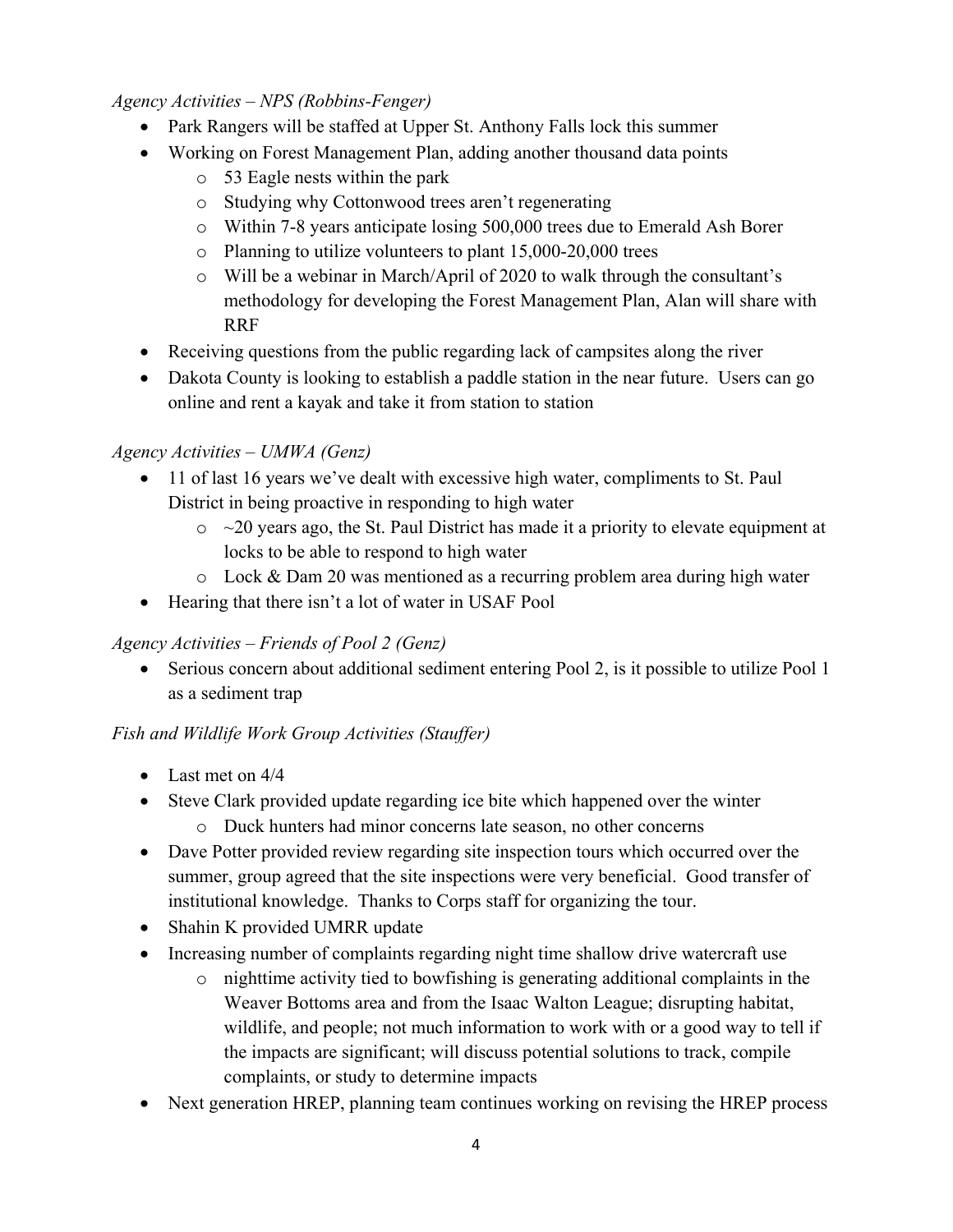- o Topics addressing: overall roles and responsibilities, developing a science support team, trying to incorporate the Habitat Needs Assessment tool to HREP design and planning
- o Revised fact sheet template will be derived from this process, along with periodic review of fact sheets once approved
- o Guidance for developing and endorsing fact sheets will be derived from this process
- o New framework will be released next month, expect up to five new HREP proposals for endorsement at the January UMRRCC meeting
	- Will aim to have proposals ready for endorsement at the December RRF meeting as well
	- Fact Sheets from 2017 will be considered and updated as appropriate
- Webinars have been established to cover General UMRR program, HREP, HNA II, and Hydraulic & Hydrology
	- o Made available for all partners to call in and learn background information on each of the subjects

## *Upper Mississippi River Restoration (Novak)*

- Presentation as attachment
- FY19 Work Plan : \$33.3mm total/ \$7.99mm MVP
- FY18 Allocation: \$33.3mm total/ \$7.39mm MVP
- FY17 Allocation: \$33mm total/ \$8.2mm MVP
- Conway Lake
	- o Awarded 2019, contractor will not begin until 2020
- McGregor Lake and Bass Lake
	- o Both reports were sent to MVD last week, awaiting MG Keyser's signature
	- o Likely distribute within the next two months for RRF endorsement
- Bass Lake Ponds
	- o EAW public review has been pushed back a week
- Lower Pool 10
	- o Feasibility continues to move forward, quite a bit of overlap between HREP team and Lower Pool 10 Channel Management Study team
- Reno Bottoms
	- o May Ask Shahin K. (COE, Project Management) or Tom Novak when kickoff is
- Pool 8 rock sill repair and Peterson Lake adaptive management
	- o Rock contract was awarded last year, work will resume after road bans released and water recedes
- Possibility that Conway Lake, McGregor Lake, and Bass Lake Ponds are all under construction one year from now
- Cold Springs HREP
	- o Project is located near Lynxville, WI in Pool 9; issue with sediment filling project in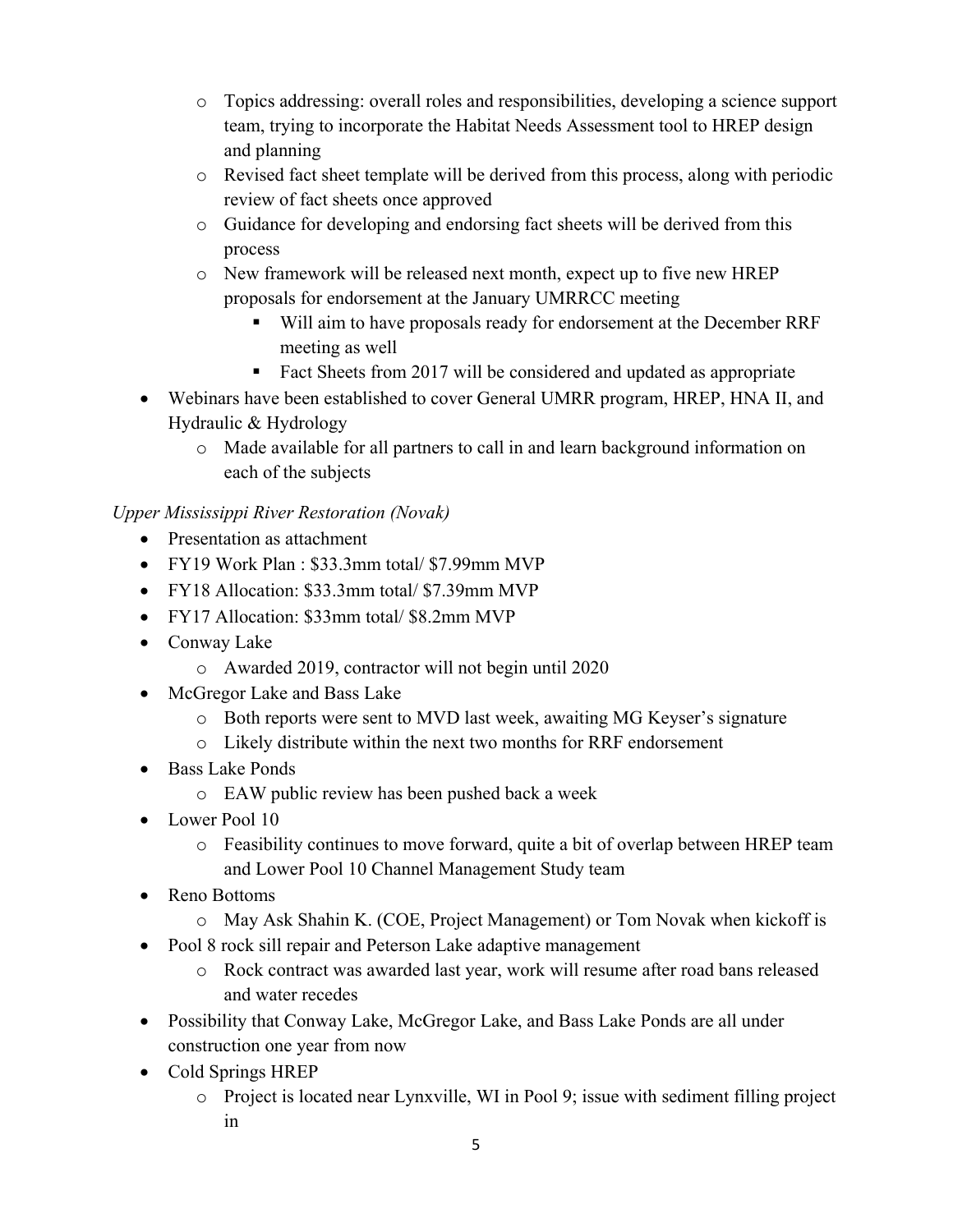- o Boat landing adjacent project location has been filled with sediment as well
- o Shooting for modification of project while maintaining overwintering objectives
- Harpers Slough project dedication likely in June 2019
- Lower Pool 10 HREP, may be four years before there is funding for the project
	- o Discussion about completing the Lower Pool 10 HREP over the course of several years utilizing COE O&M funding to provide the material and UMRR providing funds to stabilize with rock and topsoil. Most seemed to agree with this approach, so it will be explored further, but the key will be getting the appropriate amount of stabilization completed.
- Jim Fischer recommended putting together UMRR display boards for FWS Visitor Center Offices
- Dan Dieterman identified a small channel from the Root River that brings a lot of sediment into the main channel during flooding. The MDNR is looking into a project to close it off and it might be a potential project for the RRF to endorse in the future.

## *Pool 2 Projects – Channel Modification, DMMP, LD2 Embankment (Novak)*

- Presentation as attachment
- Channel Modification
	- o Still working on location for material generated from Increased Channel Maintenance alternative
	- o Received cease and desist order from MDNR
	- o EAW needs to be updated for unloading locations
	- o Phase I rock structure contract Newt Marine
		- Moved 29K mussels and completed upstream rock structure in 2018
		- $\overline{5/1} \frac{7}{15}$ : mussel relocation for lower rock structure
		- $\blacksquare$  7/16 11/30: construct lower rock structure
		- Coordinate with Met Council sewer outfall work, likely won't begin their work until mid to late May
	- o Phase II channel excavation not awarded yet
		- Awaiting upland site selection
- DMMP
	- o Report currently going through Division review
	- o Once we receive Division endorsement, we will provide to MDNR
	- o Aiming to release the report to the public this summer
	- o Possibility for use of material at Pigs Eye Lake (~400K cy) and LD2 Embankment / O&M Island (~200-300K cy)
- LD2 Embankment
	- o Dual purpose project to accommodate dredged material and protect the embankment
	- o Jon Hendrickson commented that the project won't negatively impact cross-flows to the approach to LD2, but won't impact it positively either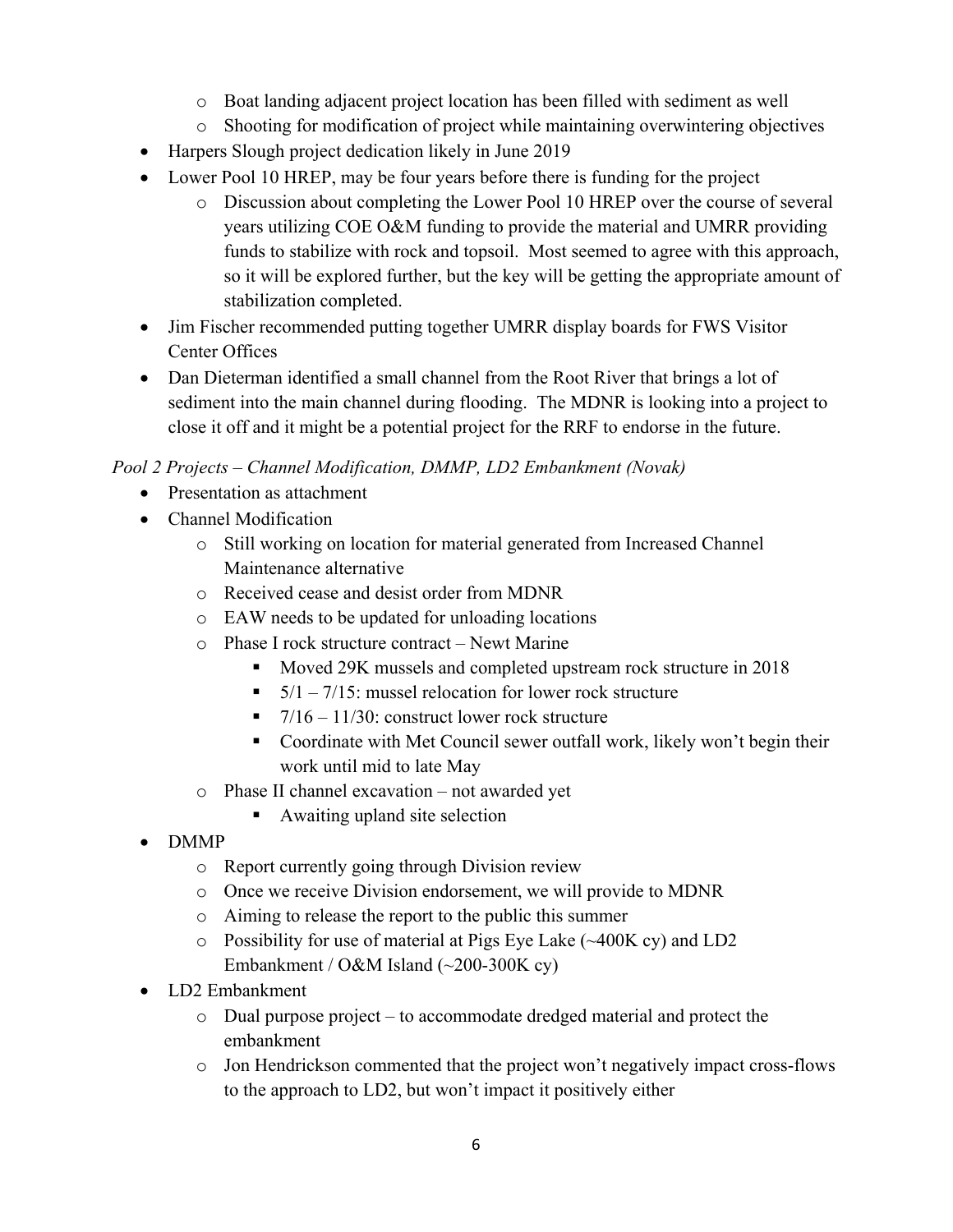- In order to actually make improvements to the cross-flows as part of this project, the project would be delayed and stage impacts would be incurred; current proposal doesn't impact flood stage
- o Estimated that the project will accommodate four-five years of material based on the current rate, or two years based on the projected rate (DMMP volumes)

*Channel Maintenance Program Activities (Tapp, Cottrell, Kimmel, Hendrickson, Machajewski)* 

- Presentation as attachment
- Steve
	- o FY18 O&M funding received was relatively high, experiencing reduction of funding in FY19 and anticipate further reduction of funding in FY20
		- Channel maintenance expenditures peaked in FY17
	- o ~962K cy of material dredged last year (51% Government, 49% Contract)
		- Dredging season  $5/23 11/20$
		- 20-year average 930.7K cy
	- o 2018 Channel Activities
		- Later start than in the recent past, began 5/23 with the Dredge Goetz at Reads Landing
		- Pool  $10$  had issues at the Upper Approach to LD10
		- Pool  $7$  completed a 2D model to determine how to address outdraft conditions at the Upper Approach to LD7
		- 25 reports of channel problems in 2018, 10 of which were critical
	- o 2019 Planned Channel Activities
		- $\blacksquare$  Lower Pool 2 Channel Management Project will continue
		- Pool  $5A B$ etsy Slough wing dam review
		- Pool 9 potential new dredging location near Capoli Slough
		- Pool  $10$  Lower Pool 10 CMS kicked off in  $10/2017$ 
			- OSIT webinar held on  $4/15$
		- A question was asked about expected dredging requirements in 2019. The Corps expects significant dredging to start the season due to very high extended flows on the MN, Chippewa, and Miss Rivers.
- Zach
	- o Reviewed 2018 Placement Activities
	- o 2019 Planned Placement Activities
		- Dan Dieterman recommended looking into O&M island in North / Sturgeon Lake area
			- Steve Clark mentioned that a lot of the work has already been done, Bill Huber said that he could provide permit within 30 days
			- It was recommended that this also be investigated as part of the future Pool 3 DMMP.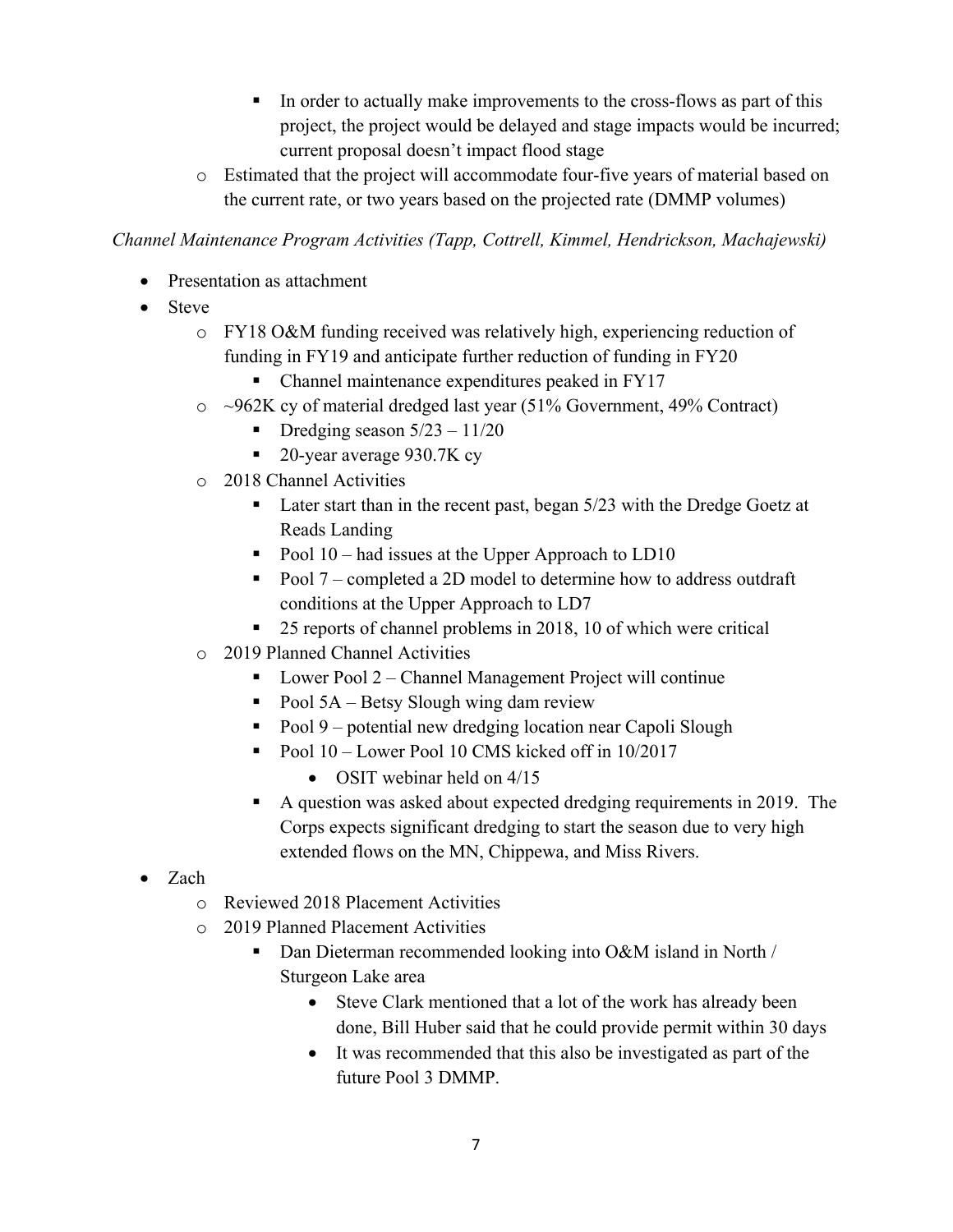- The Corps agreed to look into this further and reach out to agencies for help to finalize a plan.
- o Regional Sediment Management
	- FY19 submitted two projects for proposal: Chippewa River Bedload Monitoring (funded), Pool 1 Sediment Collector (unfunded)
	- FY20 request for proposal due by 6/21/2019; likely to request additional funding for data collection on the Chippewa River and possibly study funding to determine the feasibility of a sediment collector in Pool 1
- Jon
	- o Chippewa River Bedload Monitoring (Jon)
		- Develop models to understand: floodplain connectivity and sediment storage, geomorphic lag time, sediment delivery to Mississippi River
		- Four year effort that began in 2017
		- Collected data in high flow periods, which will be very advantageous for analysis
		- 2019 will begin developing real-time 1D Bedload Transport Model
		- Need a model to simulate flow splits and geomorphic lag
- Paul
	- Pool 5, Lost Island
		- o Newt Marine is the contractor
		- o 1.1 million of 1.3 million cubic yards of material removed to date
		- o Anticipate completing the excavation by June 2019
		- o Third year of a three year contract
		- o Transporting material mechanically from Lost Island to West Newton Chute, hydraulically moved from the river adjacent West Newton Chute to the upland placement site
	- Pool 9, Lansing Island
		- o 3-yr IDIQ contract awarded to Newt Marine Aug 2018; goal is to create capacity at CMMP-approved transfer sites with offloading at CMMPapproved upland sites.
		- $\circ$  Utilized IDIQ contractor to remove  $\sim$ 100K cy of material from Lansing Island and placed the material on the Lansing Highway Bridge placement site in 2018.
	- Lower Pool 4, Wabasha Gravel Pit Trucking
		- o ~360K cy of material moved from Wabasha Gravel Pit to the Dairy Queen Pit, coordinated with the City of Wabasha to avoid completing work during tourism season (hauled Nov 2018 – Mar 2019)
	- Pool 3, Corps Island
		- o Likely have to complete a wetland delineation for use of newly identified site, three month process and haven't begun
		- o Hoping that the contractor will begin the unloading sometime in June, the contractor has until 12/9/2019 to complete the unloading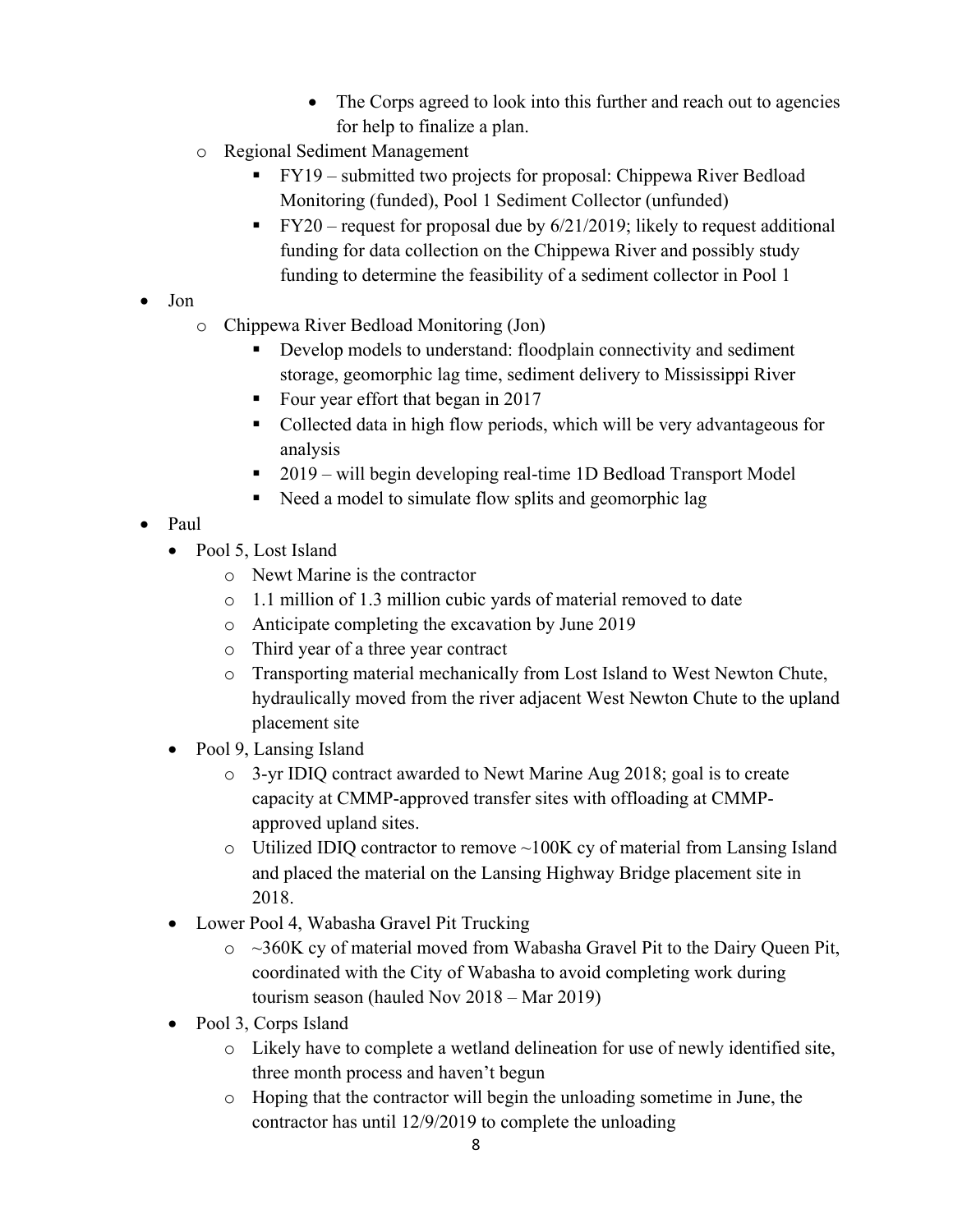- Future unloads: Reads Landing, McMillan Island
- Lower Pool 4 DMMP
	- o Goal is to reach collaborative management of dredged material throughout Lower Pool 4
	- o WRDA Section 217 partnership agreement is likely the way forward
	- o Plan expresses that Chippewa Delta material and Reads Landing dredge cut material will only be handled once. Management of Crats Is, Teepeeota Point, and Grand Encampment transfer sites TBD.
	- o Next draft to stakeholders late spring/early summer
	- o Aiming to release the next draft of the report to the public sometime this summer
	- o Bill Huber mentioned that a permit will be needed for the permanent pipeline, if a structure is needed along the Mississippi River and if the pipeline crosses Brewery Creek
- Pool 5 DMMP
	- $\circ$  In the process of purchasing  $\sim$ 1,000 acres in the Kellogg area from a willing seller
		- Will satisfy the need for the Pool 5 DMMP for  $\sim$ 100 years
		- This may provide a partial solution for the Lower Pool 4 DMMP
	- o Draft report currently in internal review
	- o Agency and partner review anticipated late spring/summer 2019
- Pool 6 DMMP
	- o Hoping that beneficial use will continue to restore capacity, that is factored into the plan
	- o Portion of the Homer placement site has already been acquired, need additional storage capacity for high volume dredging years
	- o Draft report to begin internal review spring 2019
	- o Agency and partner review anticipated summer 2019
- Future DMMP's: Pool 3, Upper Pool 4, Pool 9

# *Recreation Work Group (Strassman)*

- Presentation(s) as attachment(s)
- Work group last met 9/13/2018 and 11/15/2018, haven't met since then
- Recreation Work Group draft charter was distributed to the RRF prior to this meeting
	- o Charter will be finalized at the next RWG meeting
	- o Group agreed to have two-year chair rotation
- Trying to broaden participation, please encourage recreation enthusiasts to participate in the work group
- Haven't had additional public outreach for Pool 7  $& 8$  beach plans now that they're near finalized, group is trying to determine the appropriate level of outreach. Will finalize Pool 7 & 8 beach plans and request RRF endorsement.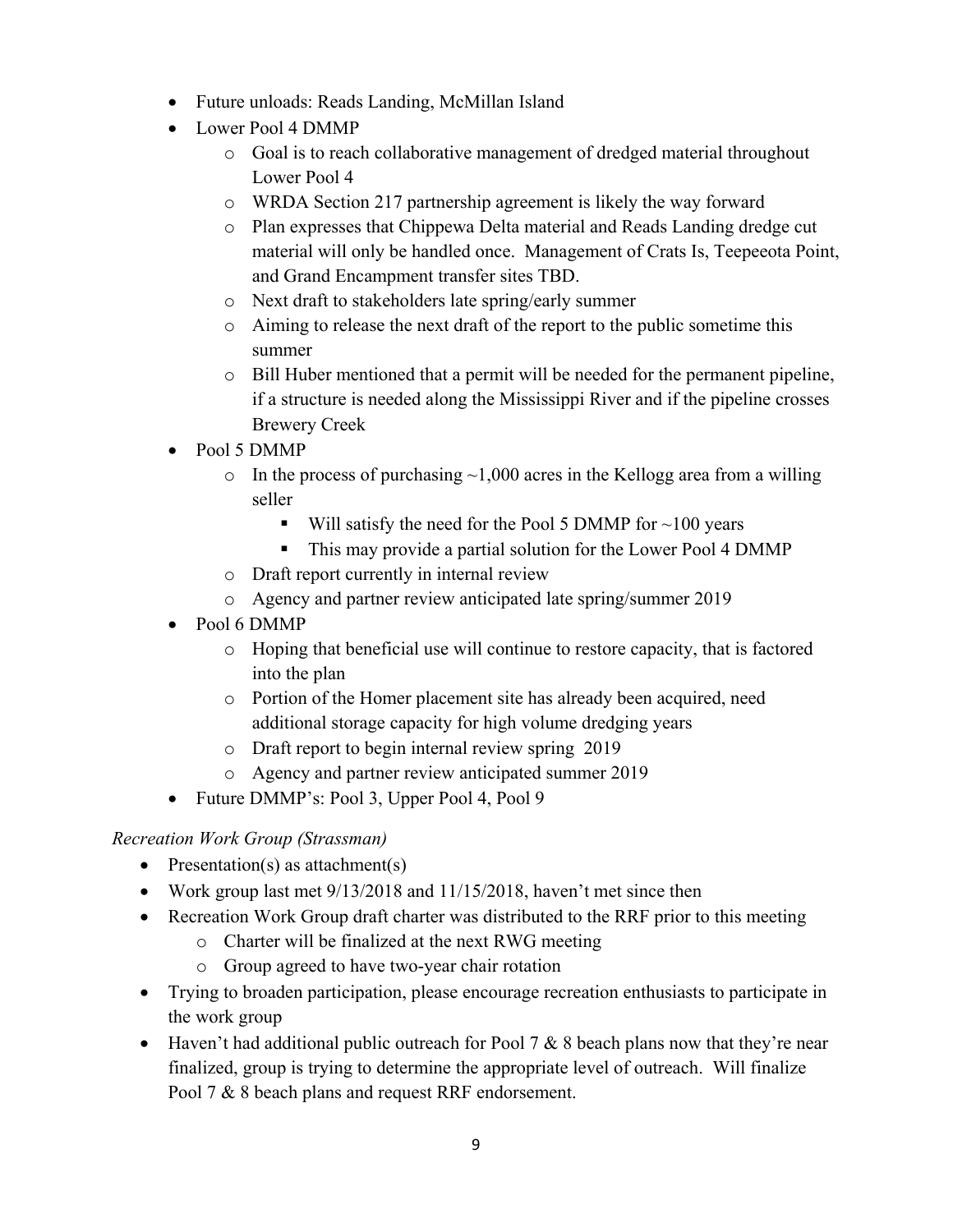- There are some beaches that aren't covered under the CMMP EIS that could be included within a programmatic document
	- o RWG tasked to develop a recommendation to the RRF regarding the need for a programmatic NEPA document to cover beach nourishment and other actions at sites identified in beach management plans. They will flesh out what it may look like and who would take action.
		- Likely that 404 will not be covered through a programmatic document and will be dealt with case-by-case
	- $\circ$  Finish Pools 7 & 8 and move on to Pools 9 & 10. Those are in draft form from years ago and need to be finalized.
- Sara asked whether we're missing anything with user surveys Megan Moore recommended including questions as to what type of boats are being used
- Question arose again regarding housing of boater survey data from the past, remains at St. Mary's University
	- $\circ$  RWG tasked to determine whether the data is worth pursuing and what data is needed to make informed decisions
	- o The Corps will check on the status and location of the St. Mary's data

## *Section 204 Projects & 1122 Pilot Projects Update (Novak)*

- Presentation as attachment
- Sec 204/1122, Head of Lake Pepin (Pool 4)
	- o Very wide range of project cost depending on the amount of material utilized and whether or not Section 1122 funding is allocated. Cadillac plan was shown, but need to pare down due to cost.
	- o Potential to construct islands that were unable to be included in the TSP under the O&M authority
	- o Under Section 1122, there's no O&M base plan, O&M will not contribute funding to the project – only provide the sand
	- o Katherine's Pass is the first priority, Wacouta Bay is the second priority from a features perspective
	- o There isn't any Section 1122 funding appropriated for FY19. FY19 funding for Section 1122 pilot projects will come from the Section 204 pot and may be limited to components under the Section 204 authority
	- o Still need to answer questions as to whether or not the project will be limited if the funding comes from the Section 204 pot
	- o WDNR expressed that the Secretary's letter stated that they prefer as much material as possible come from Upper Pool 4 and that there is public coordination regarding the placement of additional material at the Head of Lake Pepin.
	- $\circ$  LPLA expressed that they received \$117,000 from local municipalities, even those downstream of the project area have contributed funding
	- o Hope to finalize the feasibility report by Fall 2019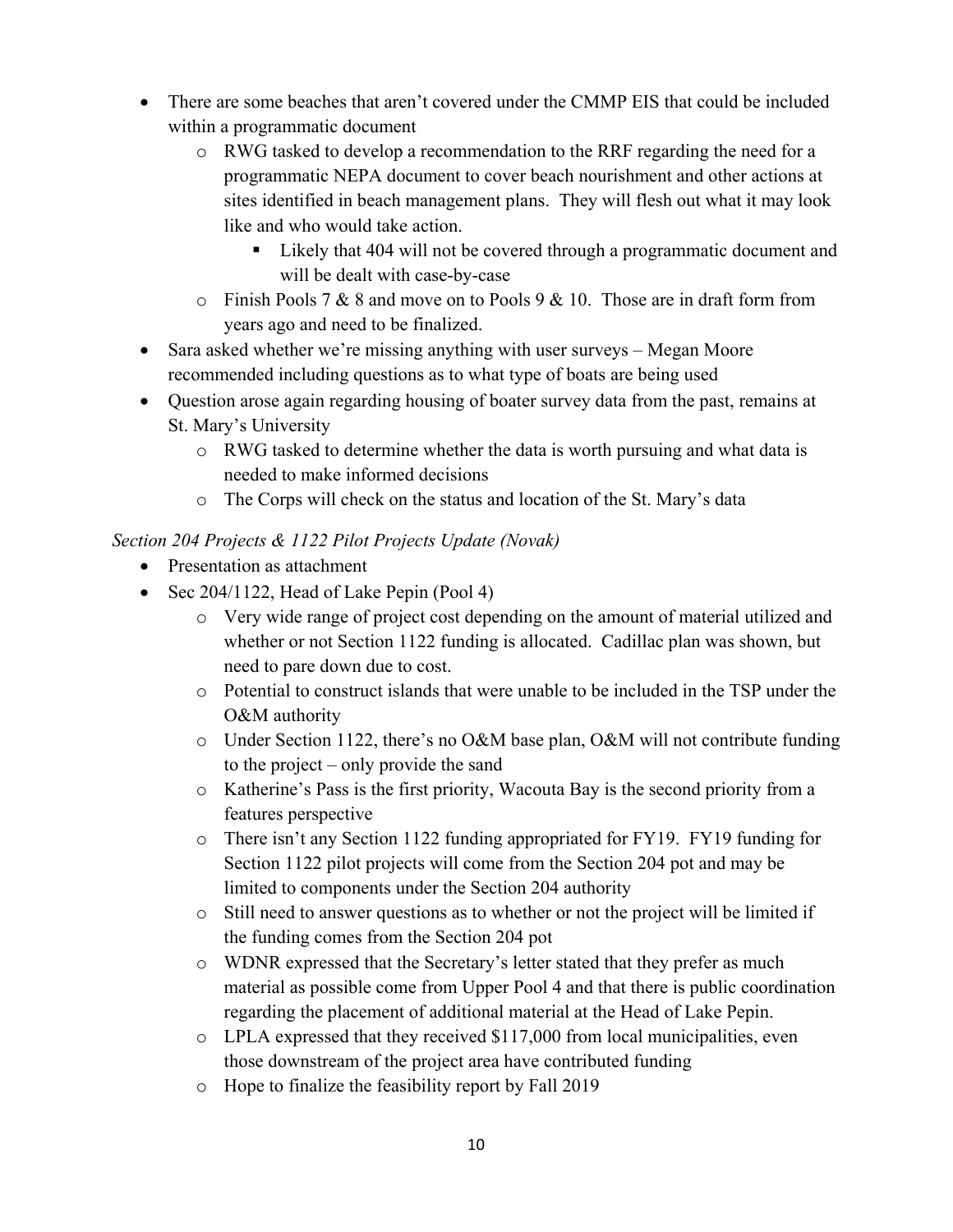- o Goal is to award contract fall/winter 2020 and begin construction in the spring of 2021
- Sec 204, Pigs Eye Lake  $(Pool 2)$ 
	- $\circ$  ~400K cy of material to come primarily from Pine Bend placement site
	- o PPA set to be executed in late May 2019
	- o Ramsey County Parks & Recreation Department (Sponsor) will receive their full estimated cost share (\$4.3mm) via the Lessard-Sams Outdoor Heritage Council fund on 7/1/2019
	- o Estimated construction spring 2020

## *Navigation Work Group Activities (Cottrell)*

- Unpermitted dock at RM 699.6 along the right descending bank just south of the La Crosse Railroad Bridge
	- o Towing Industry expressed concern that the unpermitted dock is a hazard to navigation
	- o COE Regulatory Office reported yesterday that the dock has been removed, the pilings will be removed in the near future
	- o The landowner will then utilize the formal permitting process to apply through the COE and have a review
		- Dan Cottrell expressed concern that the location is poor to permit a dock which extends that far toward the navigation channel
	- o Matt Mackillop expressed that the biggest concern here was safety and potential loss of life

## *Water Level Management Task Force (Stefanski)*

- Presentation as attachment
- WLMTF met in September, December, and March since the last RRF meeting
- UMRBA has been regularly attending the WLMTF meetings
- Pool 5 field trip action items: identifying landings available to the public during a drawdown, making contact with marinas within the pool (Mike Kennedy and Dan Dieterman visited business owners in February to begin coordination), explore ideas to use dredged material to enhance the islands forming along the right descending bank at RM 740, review and solicit input from the WLMTF regarding the Pool 5/Weaver Bottoms UMRR fact sheet, keep informed about pool wide mussel surveys (particularly Pool 8)
- Updated WLMTF email distribution list
- Discussions continue as to whether or not the WLMTF needs a charter
- Next meeting scheduled for June 2019
- Water control manual deviations
	- o Generally, COE St. Paul District requests deviation from Division to make any changes outside the operating plan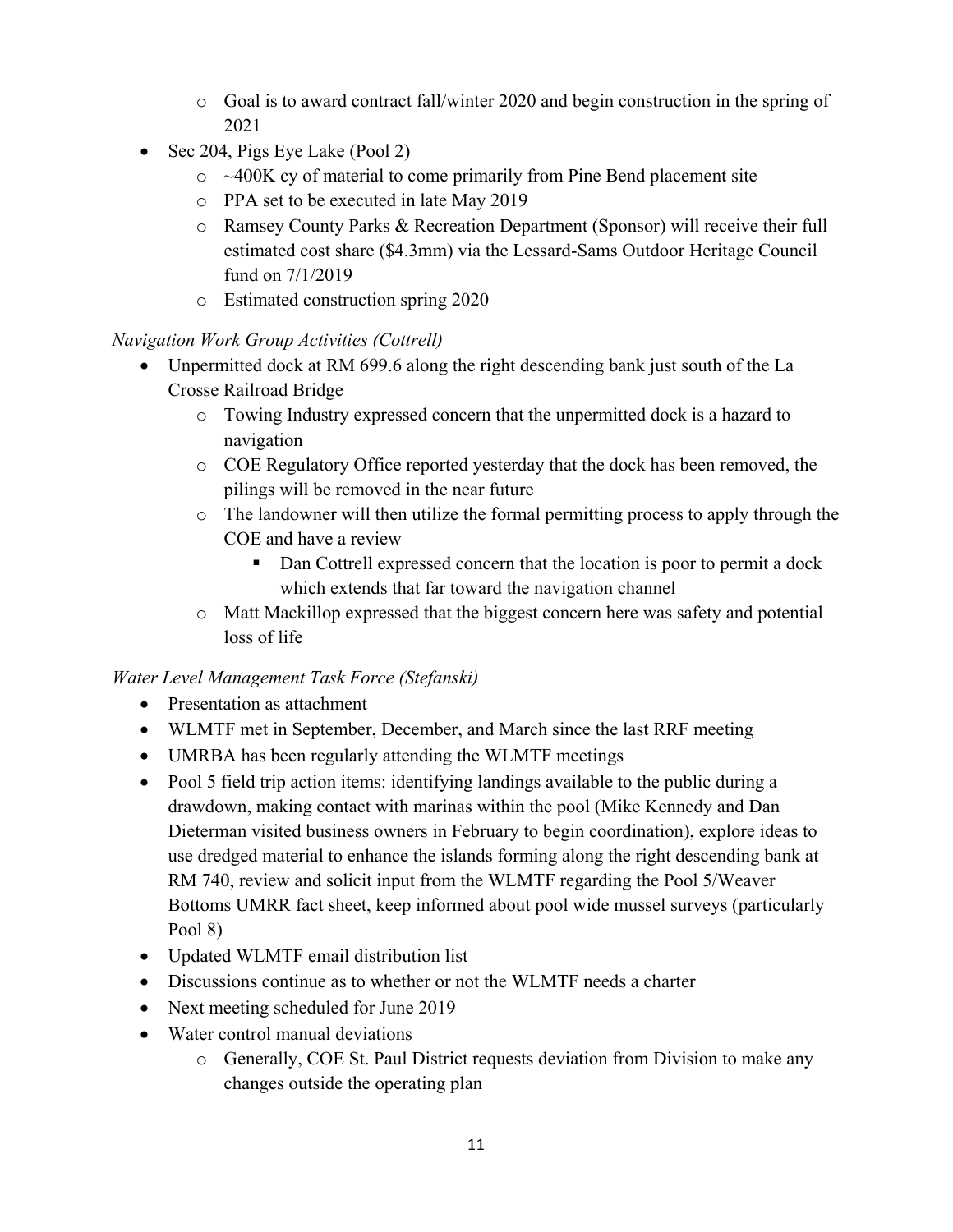- Division has a very conservative stance at the present, that the only approved deviations will be for the benefit of navigation only
	- Unless that changes, there aren't going to be any drawdowns on the Upper Mississippi River
- o Need to overcome the policy issues here before we talk much more about the Biological benefits of drawdowns
- o There is potential to rewrite the water control manual and then seek approval of that from Division, which may enable drawdowns
	- **Corps' Environmental Compliance Branch may take the lead**
- o There isn't any Environmental Stewardship purpose listed for the locks & dams, Congress could add a purpose for ES to the 9' Navigation Project, which may enable drawdowns

### *Hi-Crush Detention Pond Water / Sediment Release (Devlin)*

- Presentation as attachment
- Sediment released from FRAC sand mine operations
- There were elevated levels of Arsenic, Copper, and Lead, though the results were very close to the residual contaminant levels
- Total estimated discharge 21,421 cy
- Total removed and hauled back into the mine 8,820 cy
- Total latest proposal to be removed 5,029 cy, currently held up due to attorney involvement
- Total proposed to be left in place to "natural recovery" 7,572 cy
- WDNR still working with the mining company to have all of the over the bank material removed and all in-stream sediment removed
- Didn't receive any reports of dead fish or animals associated with the project
- Megan Moore mentioned that adjusting the frequency of COE sediment sampling in this area may be appropriate
	- o RRF discussed and overall determined that it is very likely the sediment remained suspended for a long time and testing that was completed revealed that there weren't any major concerns
	- o WDNR expressed that they don't have any concern with the need to test main channel material, but it may be beneficial to complete any backwater testing if a project arises that requires backwater dredging
	- o Megan also mentioned that though it is unlikely that material settled in the main channel, it may behoove the COE to complete sediment testing to protect itself
	- o Steve Tapp agreed to speak with Dan Cottrell to discuss re-prioritizing sediment testing of channel cuts to include the Lower Approach to LD6 and possibly other areas in Pool 7
- Emily Schnick asked if there is an estimate of the amount of material that reached the Mississippi River, Jim Devlin responded that he is not aware of any such estimate

### *USCG AtoNs Study/Communication (Mackillop)*

Study still at HQ regarding use of different buoy sizes.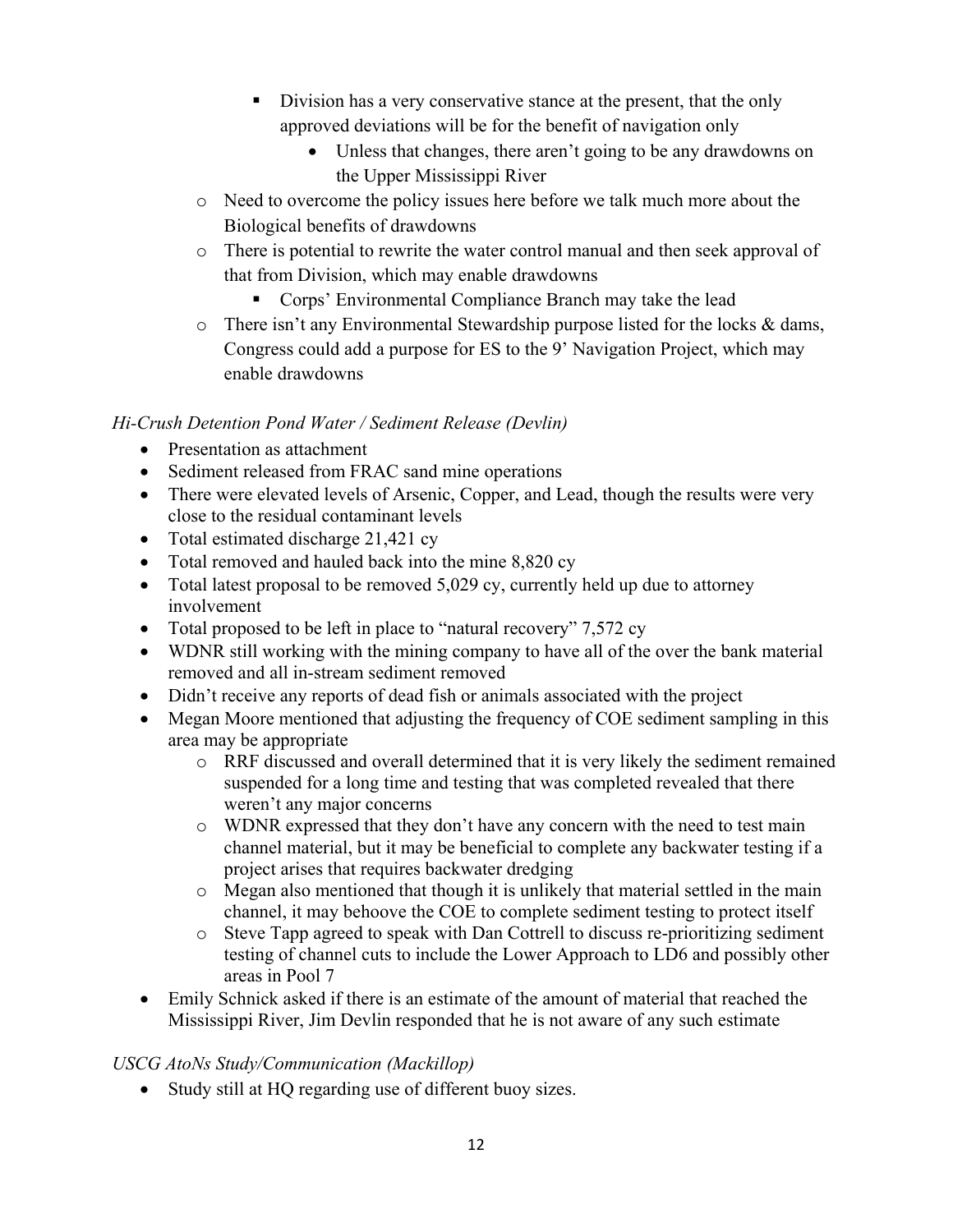- Dan Cottrell will obtain information from Matt Mackillop regarding the AtoNs study and provide a report to the RRF at the next meeting
- Lack of communication during the spill at Pigs Eye Bridge (Pool 2). EPA had the lead, so USCG was left out of some communication. USCG Captain of the Port has responsibility for the river, so they will be more involved in the future.

### *LD7 Outdraft Reduction Project (Wolkerstorfer)*

- Project established because of the outdraft along the Upper Approach to LD7
	- o This caused undesirable navigation conditions and equipment damage (tow haulage system)
- Dredging alternative was analyzed, determined that it didn't resolve the outdraft problem
- Structural alternative was analyzed, determined that there was a way to resolve the outdraft problem utilizing rock weirs
	- o Alternative chosen was for a rock weir at seven feet below LCP, which reduces velocity by 20-50% near the upper approach
		- Weir has a 22' top width and is 520' long, so the rock weir can be elevated to further reduce outdraft if needed, potentially to five feet below LCP
- Encountered high flows during construction which made things challenging
- Construction was completed in November 2018
- Will continue to monitor conditions in the area and solicit feedback from the navigation industry to determine how effective the project has been

### *Winter Lock Operations (Peterson)*

- Looked at Lock and Dam staffing levels, productivity, and safety. New schedule allows for day shifts 7 days per week and more frequent gate changes. Still have the ability to move gates outside of the schedule if necessary.
- Resource agencies didn't receive any concerns or challenges pertaining to water level with differing winter lock operations
- Plan is to continue scheduled winter lock operations winter of 2020

### *UMRBA Flood Risk and Sediment Management PAS (Wallace)*

- Also considering extended drought
- Changing name of the plan to "Upper Mississippi River Floodplain Resilience Plan"
- Systematic development of informed consent being utilized to coordinate planning effort
- Seeking regional buy-in to bring forward to Congress and the Administration
- Scheduled six workshops this summer, seeking to have participants and members of the public lead discussions
	- o Will begin in Cape Gerardo on 6/8 and then visit Alton (6/15), Quincy (7/13), Muscatine (7/20), Dubuque (7/27), and Winona (8/3, Winona State University)
	- o Jim Fischer asked if there was discussion as to which Federal and State agencies should be participating, Kirsten Wallace responded that it will largely be up to the agencies, but it would be good for team leaders and those with a vested interest in local issues to participate
		- Kirsten will be attending all of the meetings and will schedule a conference call within the next two weeks to iron out attendance expectations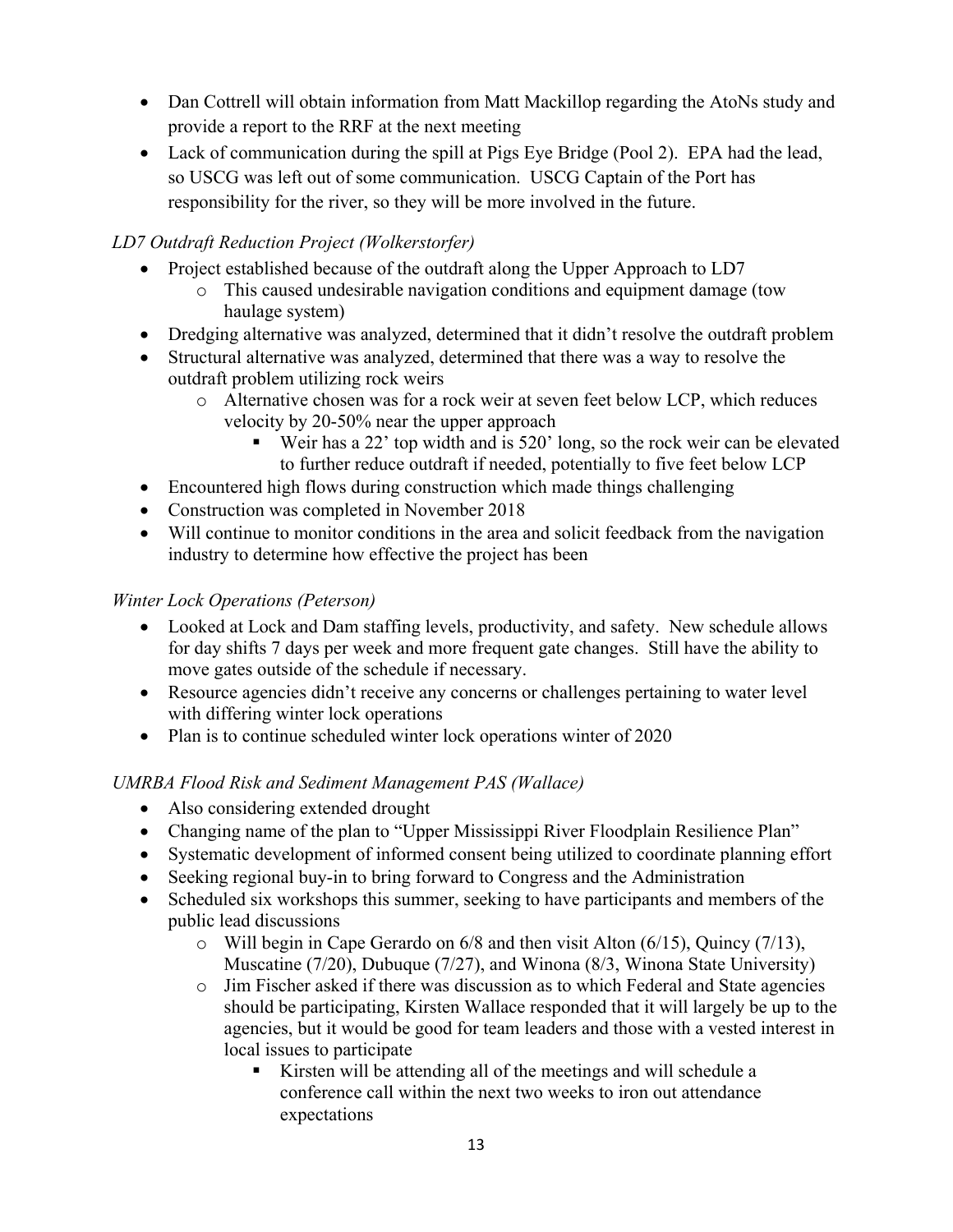o Megan Moore recommended providing direct outreach to local governments that aren't represented on the Mississippi River Cities and Towns Initiative (MRCTI) to encourage participation at the workshops

### *Other Topics/Issues, Due-Outs, Future Agenda Topics (All)*

- Lock & Dam 3 Modification
	- $\circ$  Steve Tapp presented slides of surveys upstream from Lock & Dam 3 showing before, during, and after project construction.
	- o Dredging and placement areas capped with rock are holding steady as constructed. The channel is scouring more in the middle of the channel as predicted.
	- o A suggestion was made to have a field trip with the RRF to see the embankment work completed as part of the modification.
- Due-Outs: Carried forward from previous RRF meetings
	- o COE to forward 2014 Dredging Season AAR to the RRF upon completion (Tapp)
	- o MnDOT to reengage in discussions pertaining to modifying fill specifications for construction projects (Phenow)
	- o COE to provide one page write-up for RRF endorsement of Prairie Sand & Gravel (Kimmel)
	- o Corps will work with Law Enforcement from partner states to define a better way to create safety zones around dredges, specifically the dredge Goetz. (Cottrell)
	- o Corps to provide a proposal for winter WLM to the FWWG for discussion (Rand) Completed: Bryan Peterson provided briefing at RRF meeting #113.
	- o Agencies discuss need for adding a Forest Management Work Group to the RRF and come up with ideas on how it would work. Reference "Resolution for Establishment of RRF Technical Work Groups" document in the CMMP. (All)
	- o WDNR to schedule OSIT meeting in Pool 5 to inspect erosion areas (Strassman)
	- o COE to reengage Federal Railroad Administration with NWG/RRF (Cottrell)
	- o RWG will prepare a list of beach plans completed along with dates completed. Completed: List provided at RRF meeting #113.
- Due-Outs: Generated from RRF 113
	- o Follow up with IDNR regarding the potential of having a one day meeting in December
	- o RWG will develop a recommendation to the RRF regarding the need for a programmatic NEPA document to cover beach nourishment and other actions at sites identified in beach management plans
	- o RWG to determine if it's worth recovering the St. Mary's user data, also need to determine the data needed to make recreation decisions on the river
	- o Tom Novak will provide endorsement proposal to Steve Tapp and Jim Fischer regarding McGregor and Bass Lake
	- o COE will look into the feasibility of an O&M island in Sturgeon Lake
	- o Zach Kimmel will put endorsement proposal together for Prairie Sand & Gravel